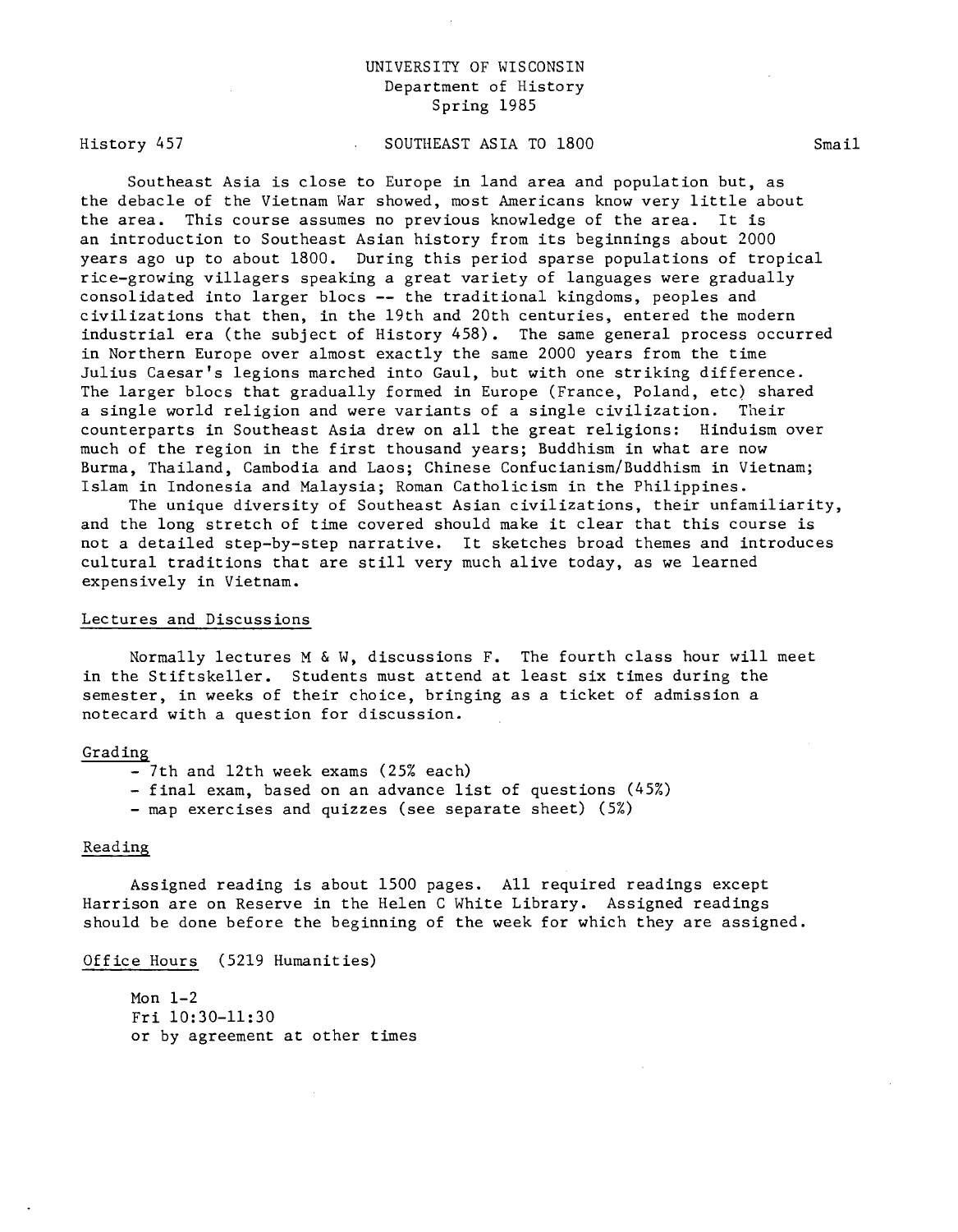457 85-2

## I. BEGINNINGS

#### 1st week

M 21 Jan - Introduction; the Land Dayaks (film) W 23 Jan - Discussion: filling in the pattern chart F 25 Jan - Geography

Clifford Geertz, Interpretation of cultures, 368-84, 389-404

### 2nd week

```
M 28 Jan - Food (slides) 
W 30 Jan - Pre-history
F 1 Feb - Discussion (Map Exercise III due) 
     Robbins Burling, Hill farms & paddy fields, 40-63 
     Clifford Geertz, Agricultural involution, 12-37
```
## 3rd week

M 4 Feb - Going Civic w 6 Feb - Hinduism & Buddhism F 8 Feb - Discussion: early trading states (Map Exercise I due)

Brian Harrison, South-East Asia, a short history, ix-xi, 7-31 Clifford Geertz, The religion of Java, 4(last para)-29 Paul Wheatley, Pivot of the four quarters, 248-57

II. CLASSICAL AGE

# 4th week

M 11 Feb - Angkor I (including film) w 13 Feb - Angkor II F 15 Feb - Discussion (Map Exercise II due)

> Harrison, chapter 4 David Chandler, A history of Cambodia, chapters 1-4 Bernard Groslier, Angkor, art & civilization, browse

## 5th week

M 18 Feb - Pagan I W 20 Feb - Pagan II F 22 Feb - Discussion (Quiz I)

> Burling, 26-7 Maurice Collis, She was a queen (novel)

## 6th week

```
M 25 Feb - The Chinese borderlands 
W 27 Feb - Nam Viet, Dai Viet 
F 1 Mar - Discussion 
     Burling, 105-17 
     In Search of Southeast Asia, chapter 8
```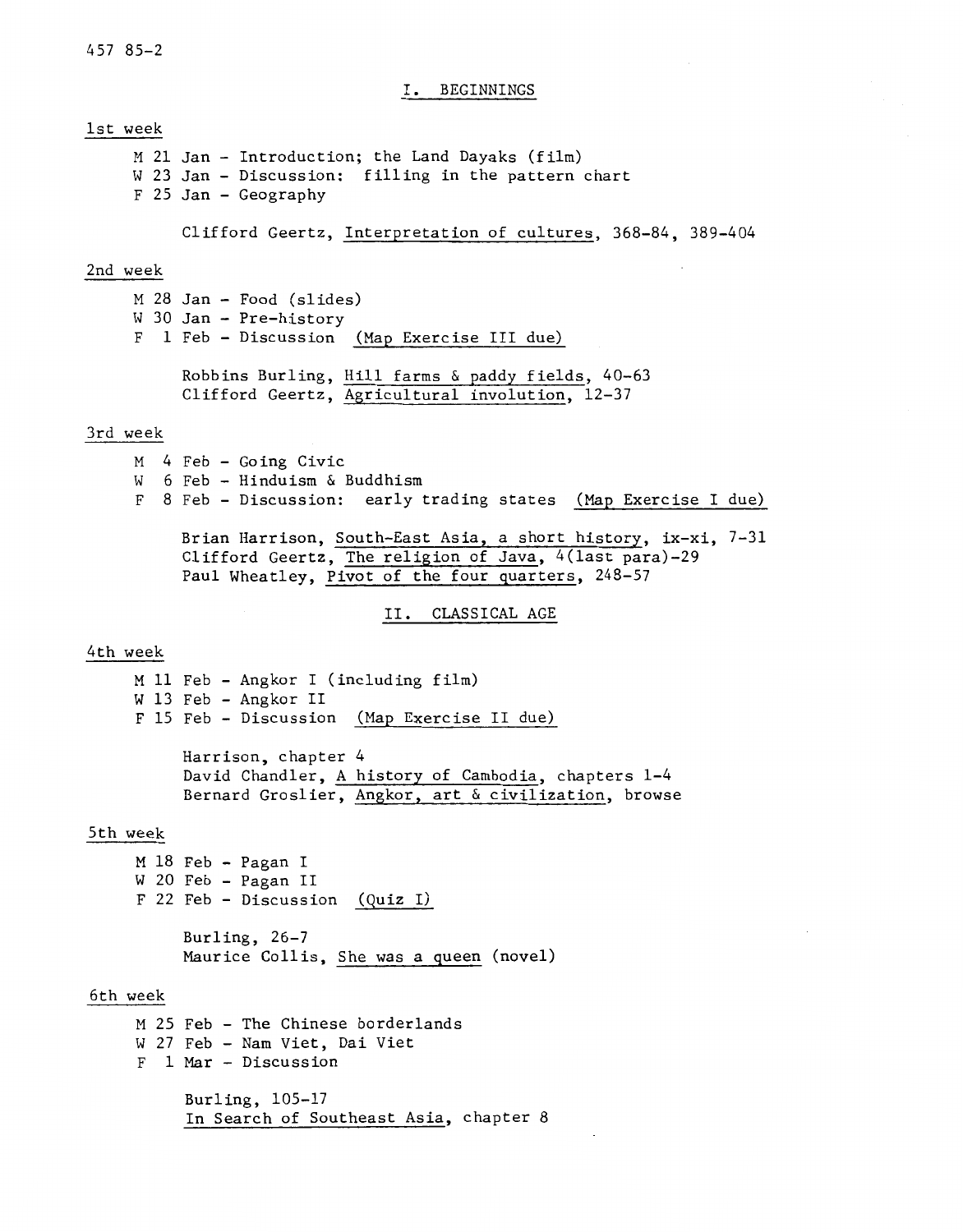457 85-3

7th week

```
M 4 Mar - Radio station states 
W 6 Mar - Redistributive economies 
F 8 Mar - EXAM
```
no assignment

### 8th week

M 11 Mar - Java, art history W 13 Mar - Shadow puppet theater (film) F 15 Mar - Discussion

```
Claire Holt, Art in Indonesia, chapters 2, 3, 5 and pages 267-71 
Harrison, chapter 5
```
SPRING VACATION

III. MAINLAND: 13th to 18th CENTURIES

## 9th week

M 25 Mar - The appearance of the Tai-speakers W 27 Mar - The making of the Siamese F 29 Mar - Cores & Zones

E .R. Leach, "The frontiers of 'Burma"'

### lOth week

M 1 Apr - The Confucianization of Dai Viet W 3 Apr - Nam Tien; discussion of Tale of Kieu F 5 Apr - GOOD FRIDAY - no class

In Search..., chapter 15 Michael Cotter, "The Vietnamese southward movement..." Nguyen Du, The tale of Kieu, pages 3-162 (narrative poem)

### 11th week

M 8 Apr - Mainland society I W 10 Apr - Mainland society II F 12 Apr - Discussion (Quiz 2)

Chandler, chapter 5

```
IV. ISLANDS: 13th to 18th CENTURIES
```
### 12th week

```
M 15 Apr - EXAM
W 17 Apr - Great Age I
F 19 Apr - Great Age II 
     Harrison, chapters 6-10 
     Paul Wheatley, The Golden Chersonese, 206-25
```